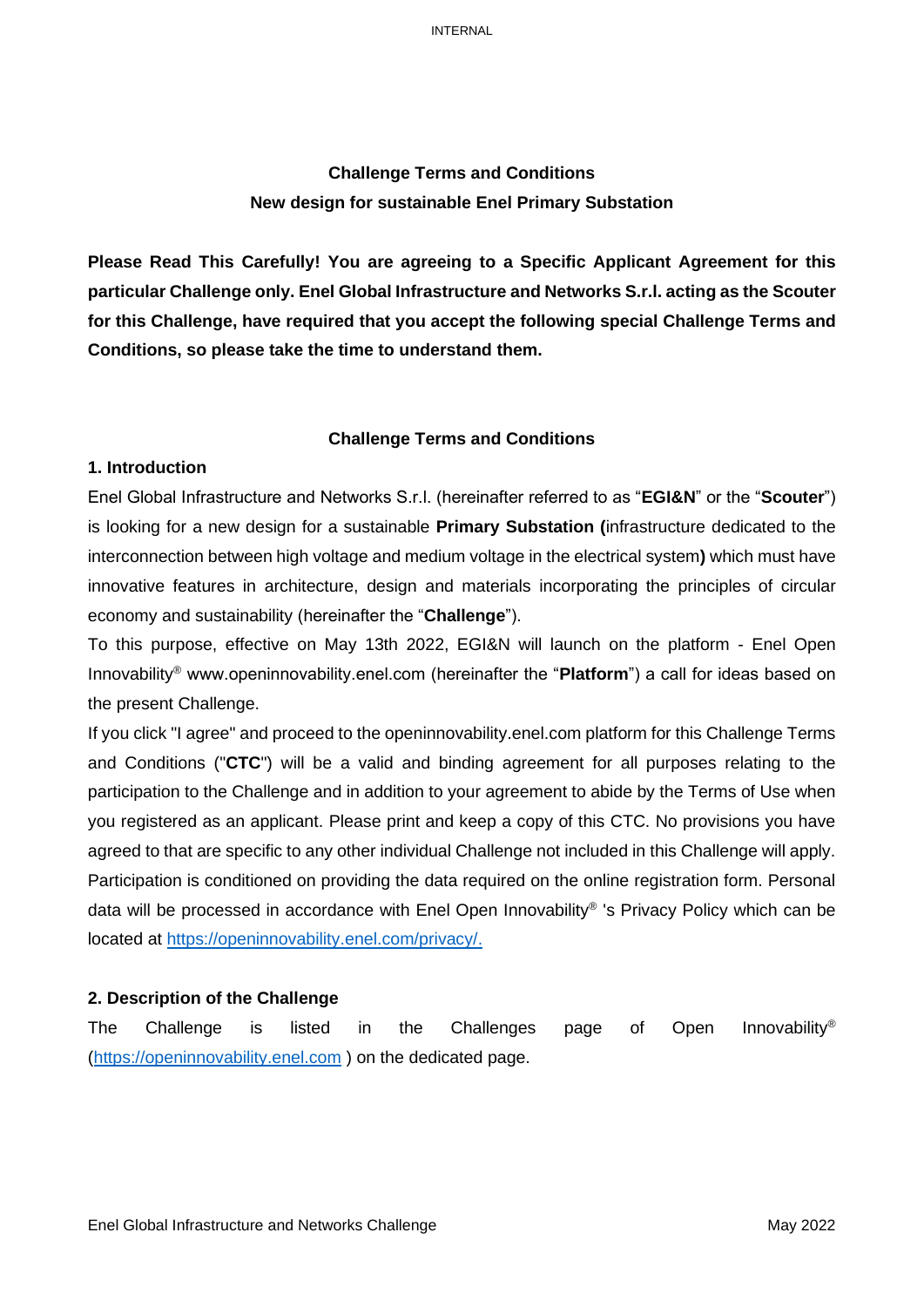## **3. Definition of Submission**

The subject, who takes part to the Challenge (hereinafter the "**Applicant**") shall submit the application through the Platform in relation to the Challenge described in paragraph 2 (the "**Proposal**").

The submitted Proposal must be completed: please make reference to paragraph 6 for more details on submission.

### **4. Eligibility of Applicants**

This Challenge is reserved to engineers, architects, designers, startups, scaleups and SMEs, industrials incorporated in any country, acting both as natural and/or legal persons. Please note that:

- (i) the employees of Enel Global Infrastructures & Networks and of the other Companies of the Enel Group; and
- (ii) the individuals who are involved in the organization and management of the Challenge or admitted to the Open Innovability® Portal back office,

as well as the spouses, partners and relatives up to the fourth degree of the individuals listed under (i) and (ii) above are not eligible for participation in this Challenge. It is the Applicant's responsibility to verify with the members of his/her kinship or spouse or partners (or with regard to his/her team members') whether any of them is connected in any way to the Challenge or the Open Innovability® Portal and request (by e-mail to [InfoChallengeEGIN@enel.com\)](mailto:InfoChallengeEGIN@enel.com), if necessary, any additional information to EGI&N to fulfill such obligation.

By applying to the Challenge, the Applicant shall represent and warrant that it is eligible to participate in the Challenge according to the provisions of the present CTC. Moreover, the Applicant shall represent and warrant that:

- 1) all the information contained in the Proposal is true, accurate and complete and it will maintain and update the Applicant's information to keep it true, accurate, current and complete;
- 2) has viewed and accepted the privacy policy of the Platform;
- 3) has not breached any laws in the country of residence regarding the legality of registration and participation in the Challenge;
- 4) in case of natural person, he/she is at least 18 years old;
- 5) in case of representative of a business or other entity, it is authorized to enter into this CTC on behalf of that business or entity;
- 6) to the best of his/her knowledge, is not in a position of conflict of interest with the subject matter of the Challenge and with any component of the evaluation team;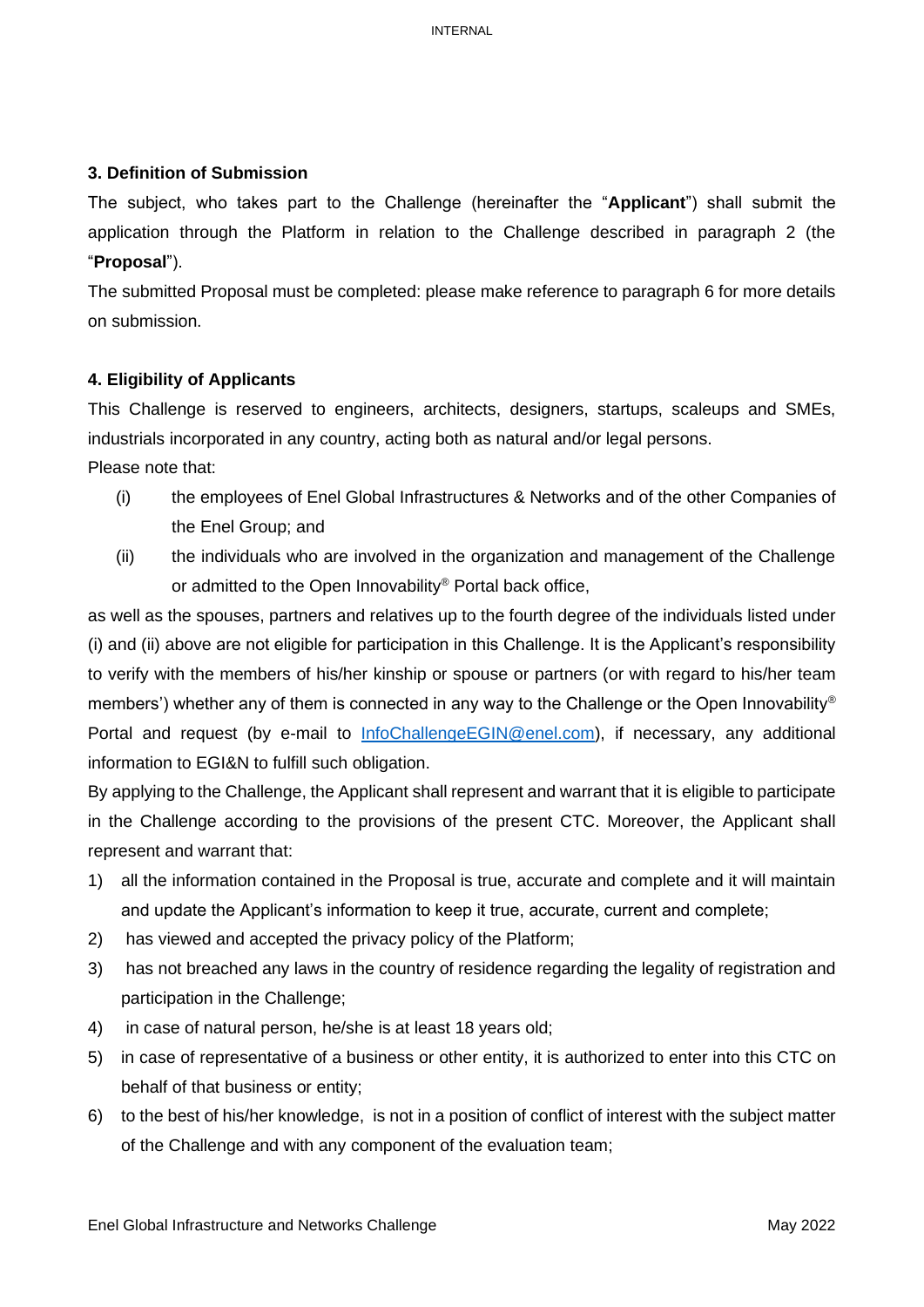- 7) the Proposal does not: (i) violate the rights including, but not limited to, copyrights, trademark rights, patent rights, trade secrets or privacy rights - of any third party; (ii) prominently feature any trademarks or logos;
- 8) it releases and undertakes to hold harmless EGI&N and all the companies of Enel Group from any and all liability or any injury, loss or damage of any kind arising from or in connection with the Challenge and/or the implementation of the activities related to the Challenge.

EGI&N reminds all Applicants that Enel Group has adopted and adheres to the principles set out

in Enel's Ethics Code (available at [https://www.enel.com/content/dam/enel](https://www.enel.com/content/dam/enel-com/documenti/investitori/governance/sistema-di-controllo-interno/codice-etico-enel_2021.pdf)[com/documenti/investitori/governance/sistema-di-controllo-interno/codice-etico-enel\\_2021.pdf](https://www.enel.com/content/dam/enel-com/documenti/investitori/governance/sistema-di-controllo-interno/codice-etico-enel_2021.pdf) ), the Zero Tolerance Plan against corruption (available at [https://www.enel.com/content/dam/enel](https://www.enel.com/content/dam/enel-com/documenti/investitori/governance/sistema-di-controllo-interno/piano-tolleranza-zero_2018.pdf)[com/documenti/investitori/governance/sistema-di-controllo-interno/piano-tolleranza-zero\\_2018.pdf](https://www.enel.com/content/dam/enel-com/documenti/investitori/governance/sistema-di-controllo-interno/piano-tolleranza-zero_2018.pdf) ), the Enel's Human Right Policy (available at [https://www.enel.com/content/dam/enel](https://www.enel.com/content/dam/enel-com/documenti/investitori/sostenibilita/diritti-umani/human-rights-policy_december2021.pdf)[com/documenti/investitori/sostenibilita/diritti-umani/human-rights-policy\\_december2021.pdf](https://www.enel.com/content/dam/enel-com/documenti/investitori/sostenibilita/diritti-umani/human-rights-policy_december2021.pdf) ), the Organizational Model pursuant to Legislative Decree 231/01, as subsequently amended and supplemented, (available at [https://www.enel.com/content/dam/enel-com/documenti/investitori/governance/sistema-di](https://www.enel.com/content/dam/enel-com/documenti/investitori/governance/sistema-di-controllo-interno/modello-231.pdf)[controllo-interno/modello-231.pdf](https://www.enel.com/content/dam/enel-com/documenti/investitori/governance/sistema-di-controllo-interno/modello-231.pdf) ).

The Applicant hereby confirms to refer to the same principles adopted by Enel Group. The Applicant also acknowledges that Enel Group has adopted the Enel Global Compliance Program, which was drafted taking into account the main international conventions against corruption (*i.e.,* Bribery Act; Foreign Corrupt Practice Act *etc.*) and which shall be adopted by all non-Italian subsidiaries of the Enel Group.

EGI&N reserves the right to reject any proposal that does not comply with these Terms and Conditions. If the Challenge is won by an Applicant not meeting the cited requirements, the Applicant will lose the right to the Award.

### **5. Application**

Proposals will be submitted exclusively online through the Platform.

The Applicants are requested to submit their Proposals in English or Italian. Proposals submitted by any other means or in any other language will not be considered.

The Applicants are further requested to disclose whether they have participated with the same or substantially similar proposal in any other challenge promoted on the Open Innovability<sup>®</sup> Platform. Proposals shall be submitted in a single stage and shall include the following sections: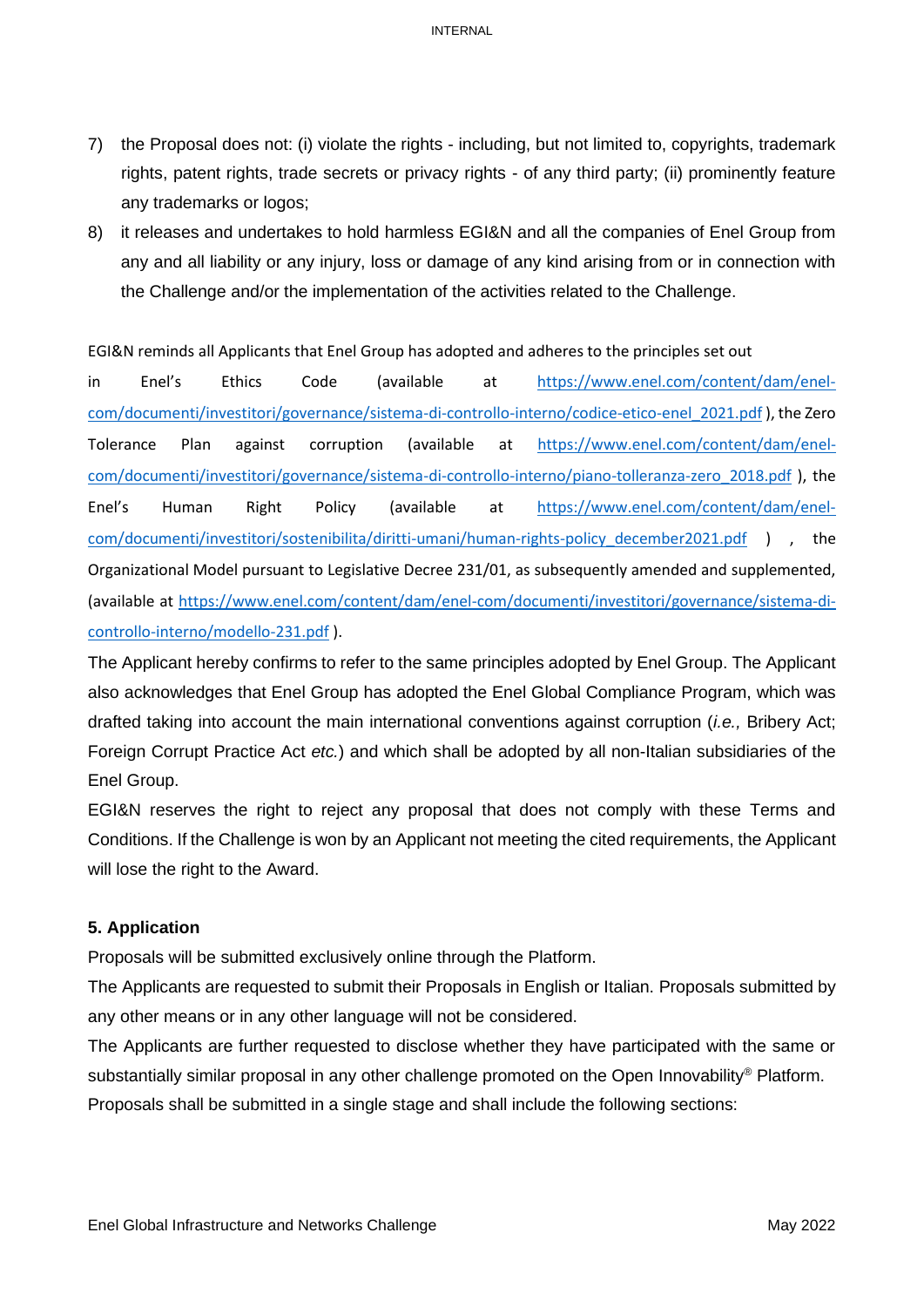1 - A written description (only text, no images or drawings) on A4 vertical document, containing the following content:

1.1 - Description of the design principles and elements of the proposed architectural solution with an explanation of how the Applicant proposes to address the requirements listed of the challenge brief.

1.2 - An overview of the materials and technologies of the design proposal.

1.3 - An overview of the techical and economic feasability of the design proposal.

1.4 - The compiled ENVISION scoring system table.

1.5 - Description of how the Applicant proposes to address the sustainability requirements. 1.6 - Confirmation of adherence to all the requirements or declaration of the requirement not respected.

2 - For each of the 4 case-study sites:

2.1 - 3D visualizations (rendering) walkthrough of the proposed architectural concept and development areas.

2.2 -Technical drawings with all maximum dimensions, plans and elevations in dwg and pdf format.

The Applicants are requested to submit their Proposals using the given format that appears in the Platform;

The Applicant is not allowed to post, upload, transmit, distribute, create derivative works or publish on the Platform the following materials:

- illegal, slanderous, defamatory, offensive, fraudulent, pornographic, sexually explicit, threatening material or material violating privacy or the rights of the person, the parties involved or any third party (including other Applicants);
- material which may represent, encourage or provide instructions for a crime or which may violate state, national or international laws;
- material violating the rights of industrial property or intellectual property of any person or entity;
- material copied or inspired by the one published by another Applicant:
- material which may result in any way dangerous for minors;
- promotions, electoral campaigns, advertising or not requested incentives;
- virus, malware or other hazardous files;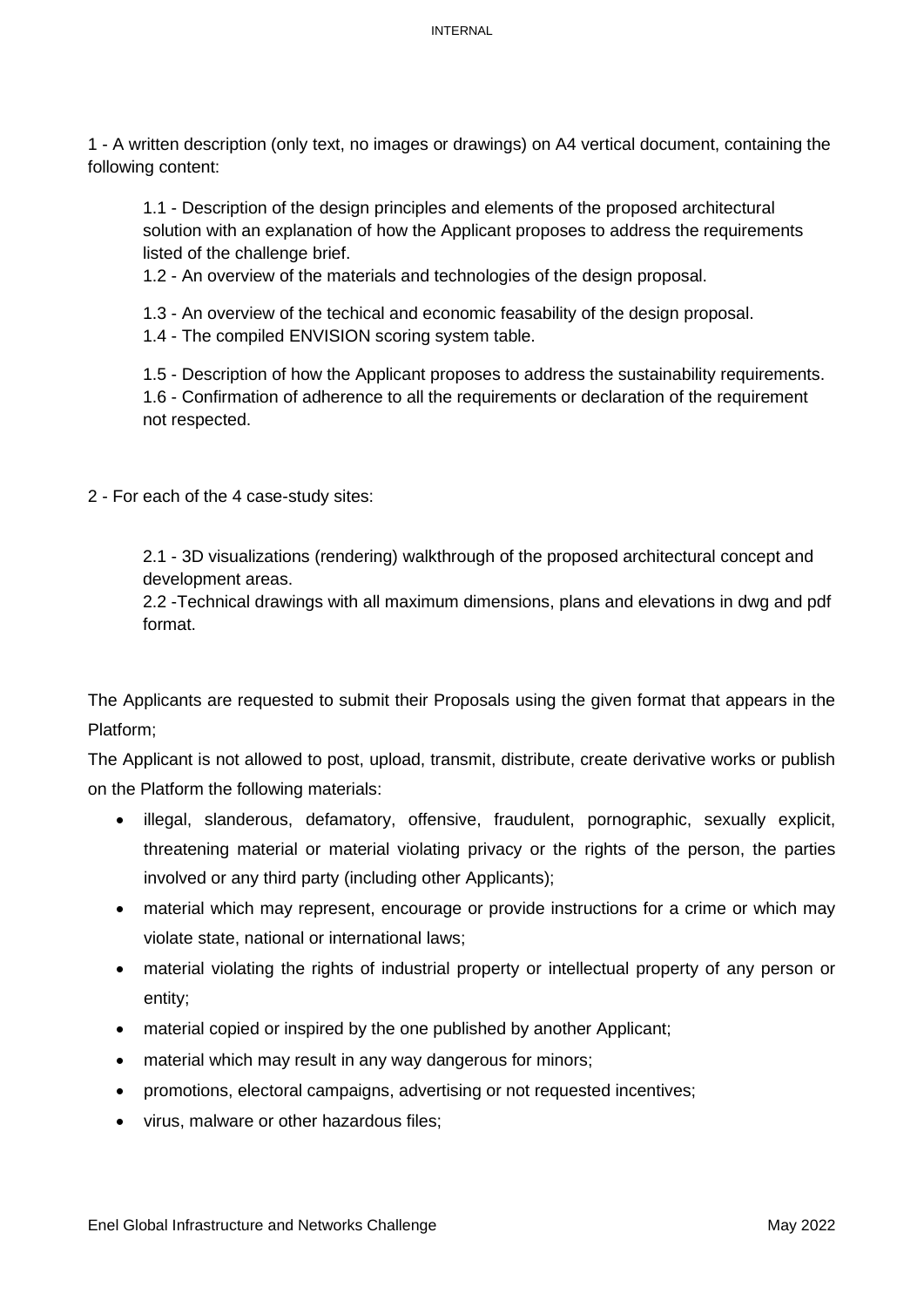- material limiting the use or the fruition by any other Applicant or the participation in the Challenge, or, in addition, material which may expose EGI&N or other companies of the Enel Group to any responsibilities;
- material violating the CTC, any other document and/or guideline published on the Platform and applicable rules.

The Applicant is the sole person responsible for the submitted Proposal.

Applicants are strongly recommended not to wait until the last minute to submit the Proposal. Failure of the Proposal to arrive in time for any reason, including extraordinary and unforeseeable circumstances, will result in rejection of the Proposal.

# **6. Evaluation process and deadlines**

# **A. Submission**

Applicants will submit their Proposals on the Platform from May 13th 2022 to August 31st 2022 within 23.59 CET (the "**Date of Expiration**").

EGI&N has the right to extend the closing of this phase and to announce such an extension. Also, EGI&N has the right to withdraw the Challenge at its sole discretion.

Applicants must accept these Challenge Terms and Conditions, the Terms of Use and Privacy policy of the Platform, as well as declare under their own responsibility the absence of conflicts of interest. After a formally valid submission, the Applicants will receive a confirmation by the Platform.

# **B. Evaluation Criteria**

The Proposals for each Challenge will be assessed by EGI&N on the basis of the criteria below:

- 1. Degree of innovation (design research)
- 2. Appearance and communication quality
- 3. Integration into the installation context
- 4. Adoption of circular economy and sustainability principles
- 5. Technical and normative compliance
- 6. Replicability and modularity
- 7. Economic and realization feasibility

It is understood that, in any case, the evaluation and any decision to proceed further with any Applicant is at complete discretion of EGI&N.

## **C. Evaluation Process**

The evaluation team that will evaluate the Proposals will include representatives of EGI&N and a number of high-level personalities from universities and institutions in the design and architecture field.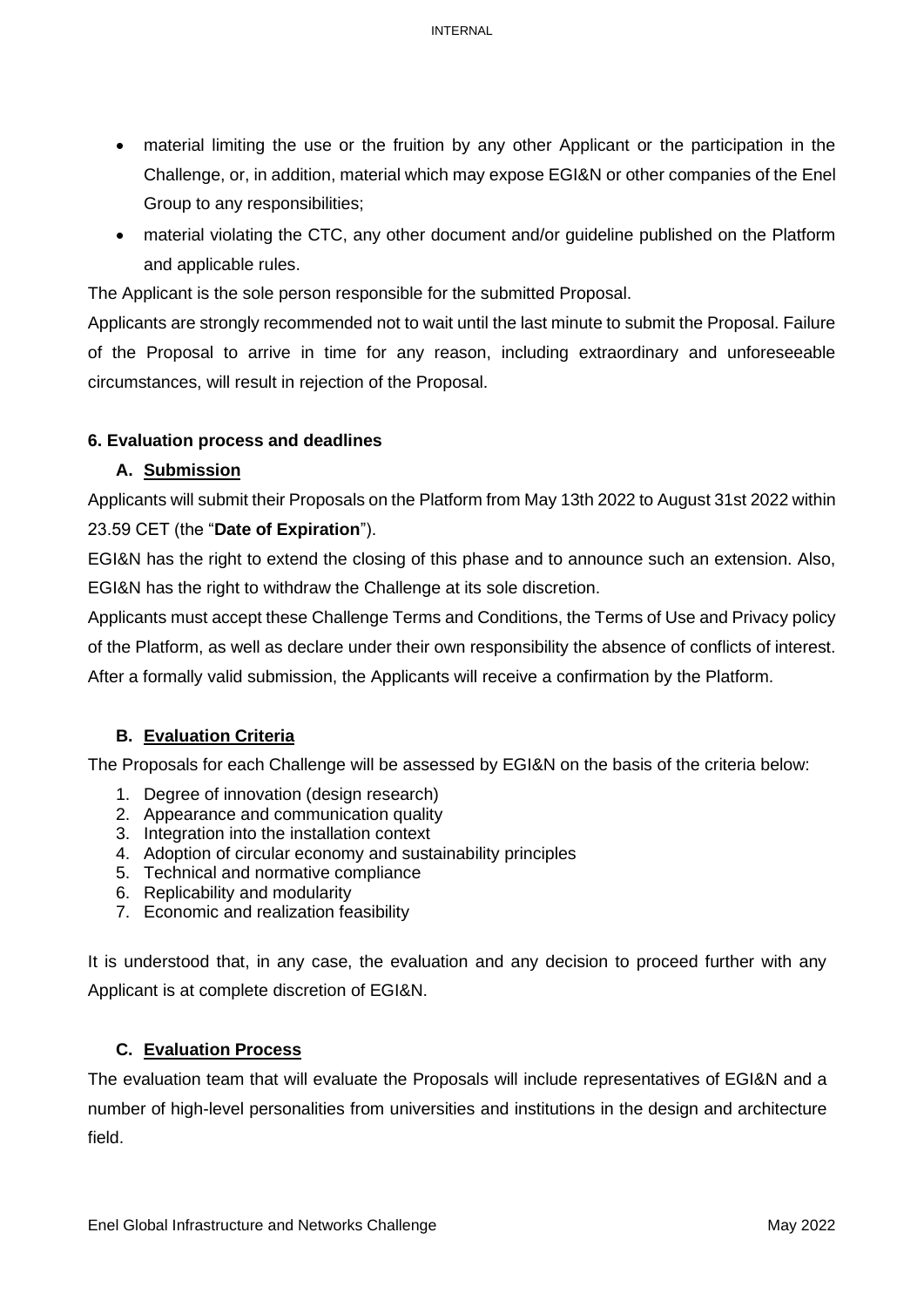The evaluation team will evaluate each Proposal, getting in touch with the Applicant if additional information is needed. While performing such evaluation, the evaluation team must use its best efforts to avoid any conflict of interest.

Following this preliminary evaluation, the Proposal(s) that meet the requirements of the Challenge will be further evaluated by EGI&N and/or other business lines within Enel Group through a second analysis based on technical parameters, economic and business impact.

At the end of the assessment, the Applicant will receive a feedback.

## **7. Award and Payment**

EGI&N will recognize:

- to the Applicant selected as winner of the Challenge (the "**Winning Applicant**") an amount of 40.000 euros (the "**Winner Award**").
- to the Applicants who might be selected for the conclusion of the option agreement(s) described under Article 9(a) (the "**Selected Applicants**") an amount of 10.000 euros (the "**Optional Award**", and together with the Winner Award, the "**Awards**").

In addition to the payment of the Awards, the Scouter reserves the right, at its complete discretion, to entrust the Winning Applicant with the artistic direction and executive design of one or more specific primary substations. The Scouter has absolute and sole discretion over the awarding of prizes and the exercise of the right of entering into the option agreement(s). The Scouter reserves the right to close the challenge without awarding any prizes.

Unless explicitly differently indicated, all Awards are expressed and awarded in Euros.

The Applicant shall arrange and send to EGI&N, all documents required to receive the Awards, in particular:

- all the textual documents in .pdf and editable format (.doc or similar);
- all the technical drawings in .pdf and editable format (.dwg or similar);
- all the rendering in .pdf and editable format.

EGI&N will pay the Awards via bank transfer within 90 (ninety) days end-of-month from the winner announcement date or from the date of notification:

- to the Winning Applicant;
- and/or to the Selected Applicants (together with the Winning Applicant, the "**Awarded Applicants**").

The payment term is not essential and is subject to the receipt of all the documentation required by EGI&N or other companies of the Enel Group from the Applicant.

Before the payment of the Awards, the Awarded Applicant pledge henceforth to subscribe a private treaty with EGI&N or the other Enel Group companies that will be indicated, for the permanent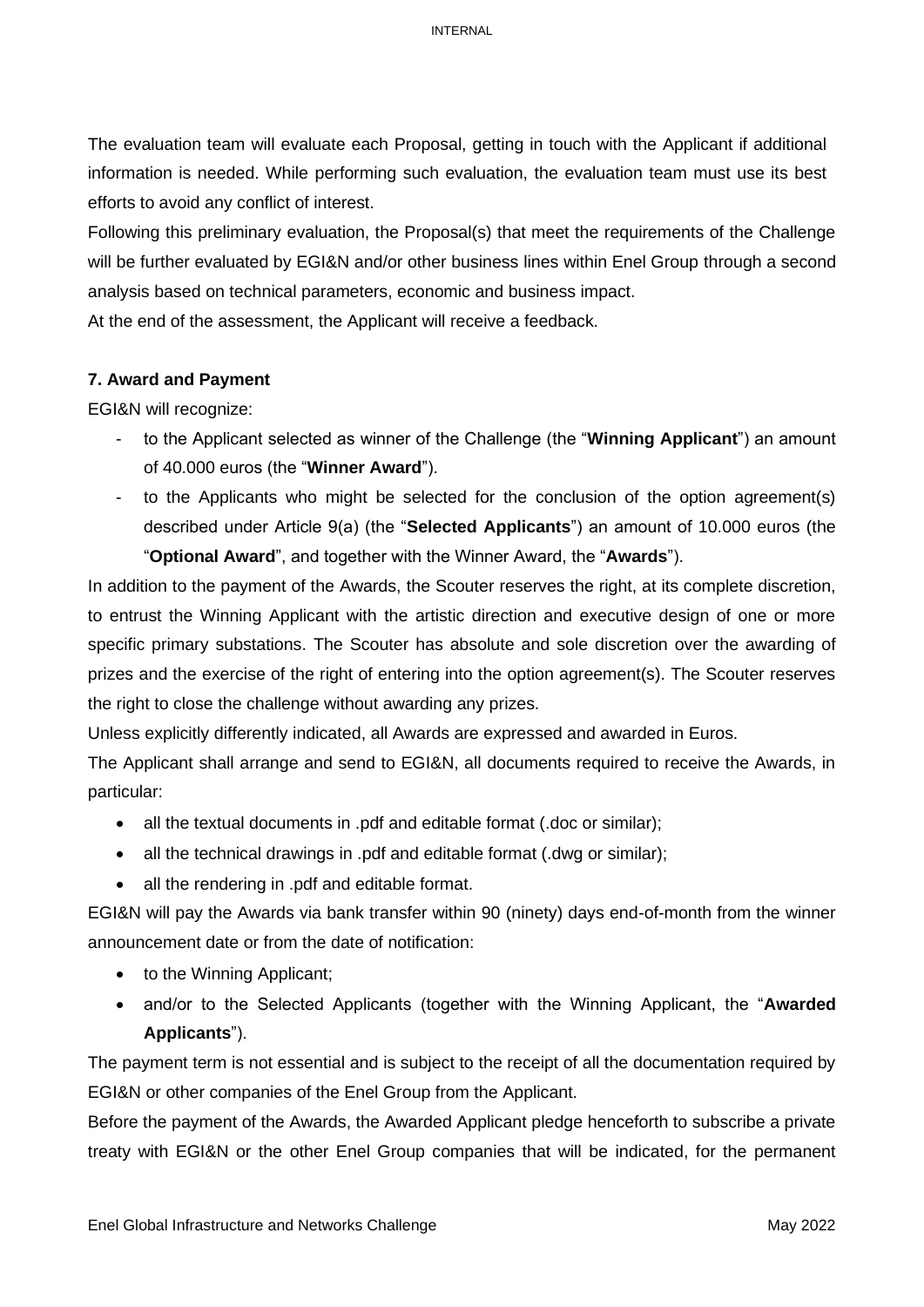transfer of the economic exploitation right related to the Proposal. The Applicant agrees that the Payment of the Awards will be conditional on the conclusion of the abovementioned agreement,

The Awarded Applicants also pledge to collaborate with EGI&N and the other companies of Enel Group, if necessary, upon their request for the further development of the Proposals, with at least one revision. The Awarded Applicants also pledge to provide the materials used for their development (including, but not limited to, blueprint, technical drawing, CAD files, etc.).

The payment of the Awards to the Awarded Applicants by EGI&N is conditioned to the positive assessment of the internal control procedures on Enel Group counterparts.

#### **8.Taxation**

Applicant understands and acknowledges that the Awards represent a complete payment, net of any local taxes that EGI&N may be required to withhold, and that they are not entitled to any other compensation of any kind.

If local law does not require withholding of taxes, all taxes on Awards shall be of the Applicant's sole responsibility.

#### **9. EGI&N rights on the Proposals, Intellectual Property rights and Confidentiality**

#### 9.1 Intellectual Property rights

At the time the Applicant sends any Proposal, in whole or in part, to Open Innovability® , and whether or not the Applicant's Proposal is selected by the Scouter, the Proposal and associated materials (if any) will not be returned.

Scouter, its affiliates, licensees, successors and assignees are in no way obligated to use or continue to use the Applicant's Proposal (and have no obligation towards the Applicant or any other person or entity after the Applicant's Proposal is received).

Applicant recognizes that other persons, including other Applicants, may have provided Scouter or others, or made public, or may in the future submit, or make public, materials that are the same or similar to the Applicant's Proposal. The Applicant acknowledges and agree that the Scouter shall have the right to use such same or similar materials, and that the Applicant will not be entitled to any compensation arising from the Scouter's use of such materials. By submitting a Proposal, Applicant understands, recognizes and accepts that the Scouter has access to, may create or has created materials and ideas which may be similar or identical to the Proposal in concept, theme, idea, format or other respects.

Any moral right in relation to the submitted Proposals remains property of the submitting Applicant. When a Proposal is submitted, the Applicant declares and guarantees under its own exclusive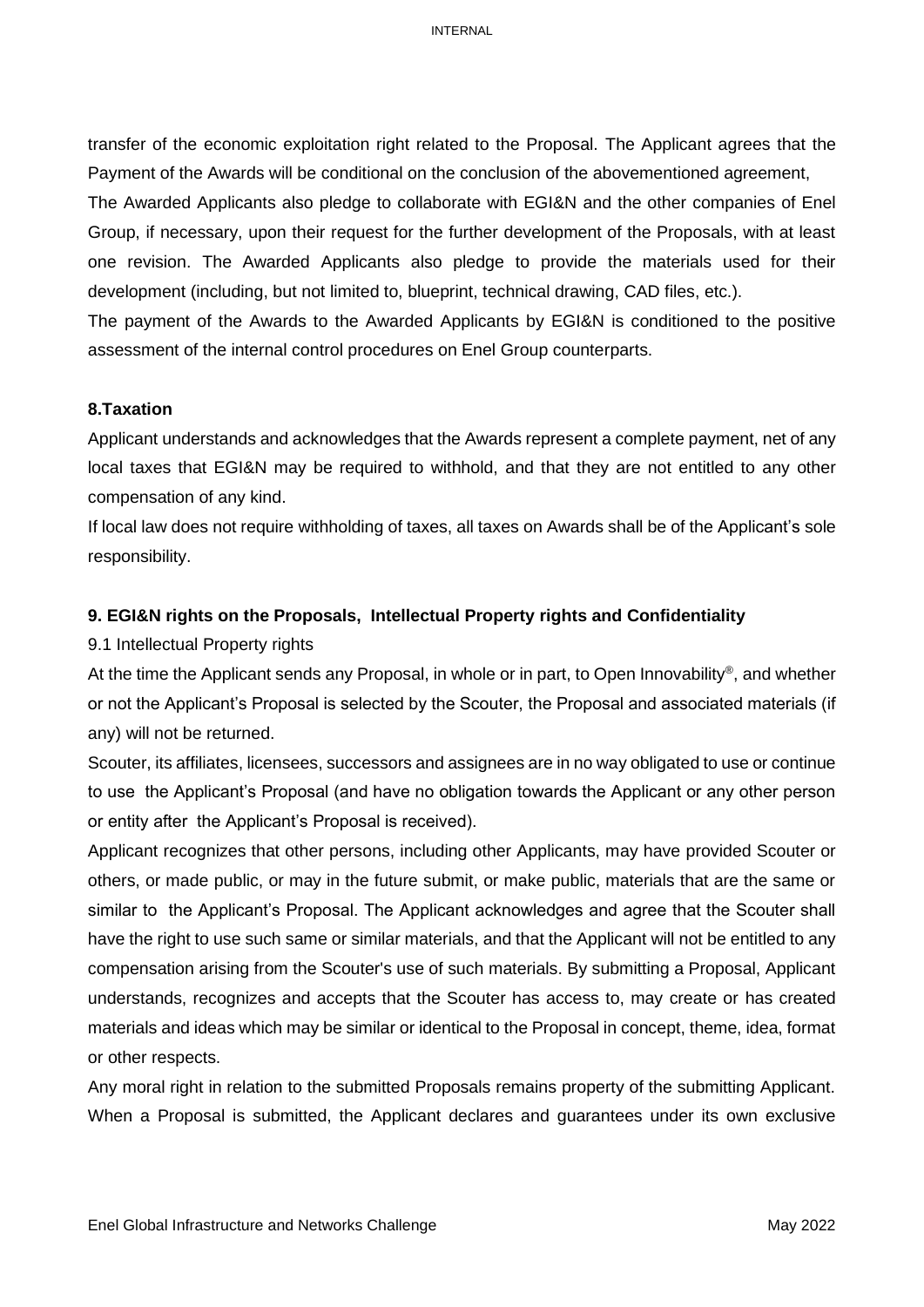INTERNAL

responsibility to be the author and the owner of the Proposal and not to have committed any violation of intellectual property rights of third parties.

The Applicants grant the following rights:

**a) For all Proposals:** according to Article 1331 of the Italian Civil Code, the Applicants grant to EGI&N on an exclusive basis, a period of 6 (six) months after the Date of Expiration of the Challenge to decide whether or not to acquire all rights deriving from the Proposals submitted and uploaded on the Platform. EGI&N's rights stemming from this option agreement will not have any territory limitation.

During this term of 6 (six) months after the Date of Expiration of the Challenge, the Applicant undertakes not to:

- grant to any third party any rights on the Proposals submitted;
- reveal to any third party any information that relates to Proposals IP or do anything else likely to impair any of the Proposal IP;
- use, propose or submit to third parties the Proposals submitted in the framework of the present Challenge.

During this term of six months after the Date of Expiration of the Challenge, EGI&N will have only the right to test and study the Proposals for evaluation purposes at internal level and will not – in any way – disclose any content of the same Proposal to any third parties that are not part of the Enel Group, thus protecting the Applicants right from any undue disclosure of the Proposal.If, within this term of 6 (six) months after the Date of Expiration of the Challenge, the Scouter select some Proposals, each Selected Applicant shall oblige to sign a separate written agreement with the Scouter for the transfer of the ownership of the Proposal and of the related intellectual property rights (included the economic exploitation rights), except for moral rights that remain property of the Selected Applicant ("**IPRs Option Agreement**").

The IPRs Option Agreement must be digitally signed by both Parties.

The signature of the IPRs Option Agreement by the Scouter will be conditioned to the positive assessment of the Applicants to the internal control procedures on Enel Group counterparts.

The Scouter will pay the Awards to the Selected Applicants only after the signature of the IPRs Option Agreement by both Parties

Such IPRs Option Agreement will provide for the payment by the purchaser in favor of the Applicant of an amount of 10.000 euros for the Proposals.

After 6 (six) months following the Date of Expiration of the Challenge, if the Scouter has not entered into the above-mentioned option agreement, the Applicants will be free to use the submitted Proposals.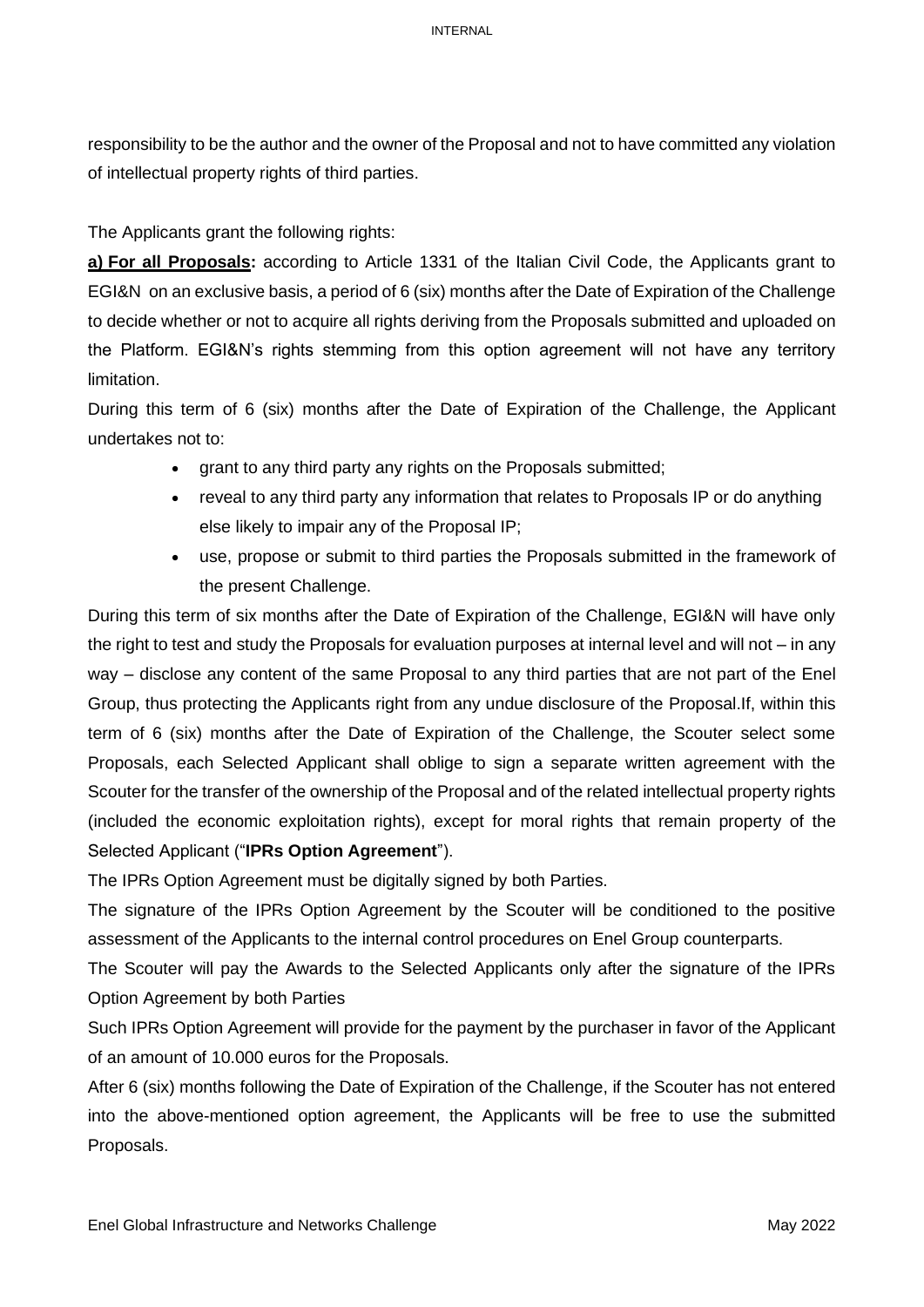**b) For the sole Proposals and respective concepts winning the Challenge**: the Winning Applicant undertake to irrevocably assign to the Scouter – upon payment of the Winner Award – the ownership and any and all intellectual property rights over the Proposal submitted by the same (the "**Winning Proposal**"), except for moral rights, including by way of example the right to commercial exploit, publish, reproduce, exhibit, execute, distribute, adapt, revision, modify, translate the selected Proposals and make any deriving projects and otherwise use the Winning Proposal, as well as the right to file any registration/ application for intellectual property rights protection on the Proposals and/or on the projects deriving from the transformation/revision/modification of the Proposals themselves.

The Winning Applicant is obliged to sign a separate written agreement ("**IPRs Agreement**") with the Scouter for the permanent transfer of ownership and any and all intellectual property rights, included the economic exploitation rights, related to the Winning Proposal.

The IPRs Agreement must be digitally signed by both Parties.

The signature of the IPRs Agreement by the Scouter will be conditioned to the positive assessment of the Applicants to the internal control procedures on Enel Group counterparts.

The Scouter will pay the Winner Award to the Winning Applicant only after the signature of the IPRs Agreement by both Parties. The Winning Applicants and the Selected Applicants pledge to provide the materials used for the development of their Proposals (including, but not limited to, blueprint, technical drawing, CAD files, etc.).

The Scouter, at its own discretion and where it is possible, will use the names of the authors of the Proposals for communication purposes and in case of production of products deriving from the Proposals developed in the framework of the Challenge.

### 9.2 Confidentiality

The Applicants undertake to treat as confidential any information that the Scouter and any other companies of Enel Group will disclose and exchange within this Challenge.

By submitting a Proposal, the Applicants undertake to mark any confidential information as "strictly confidential". The Scouter and any other companies of Enel Group undertake to treat as confidential any information marked as "strictly confidential" by the Applicant and to not disclose them to third parties. For the purposes of this Challenge, Enel Group companies are not considered as third parties.

Each confidentiality obligations set in this CTC shall survive after the termination of this Challenge.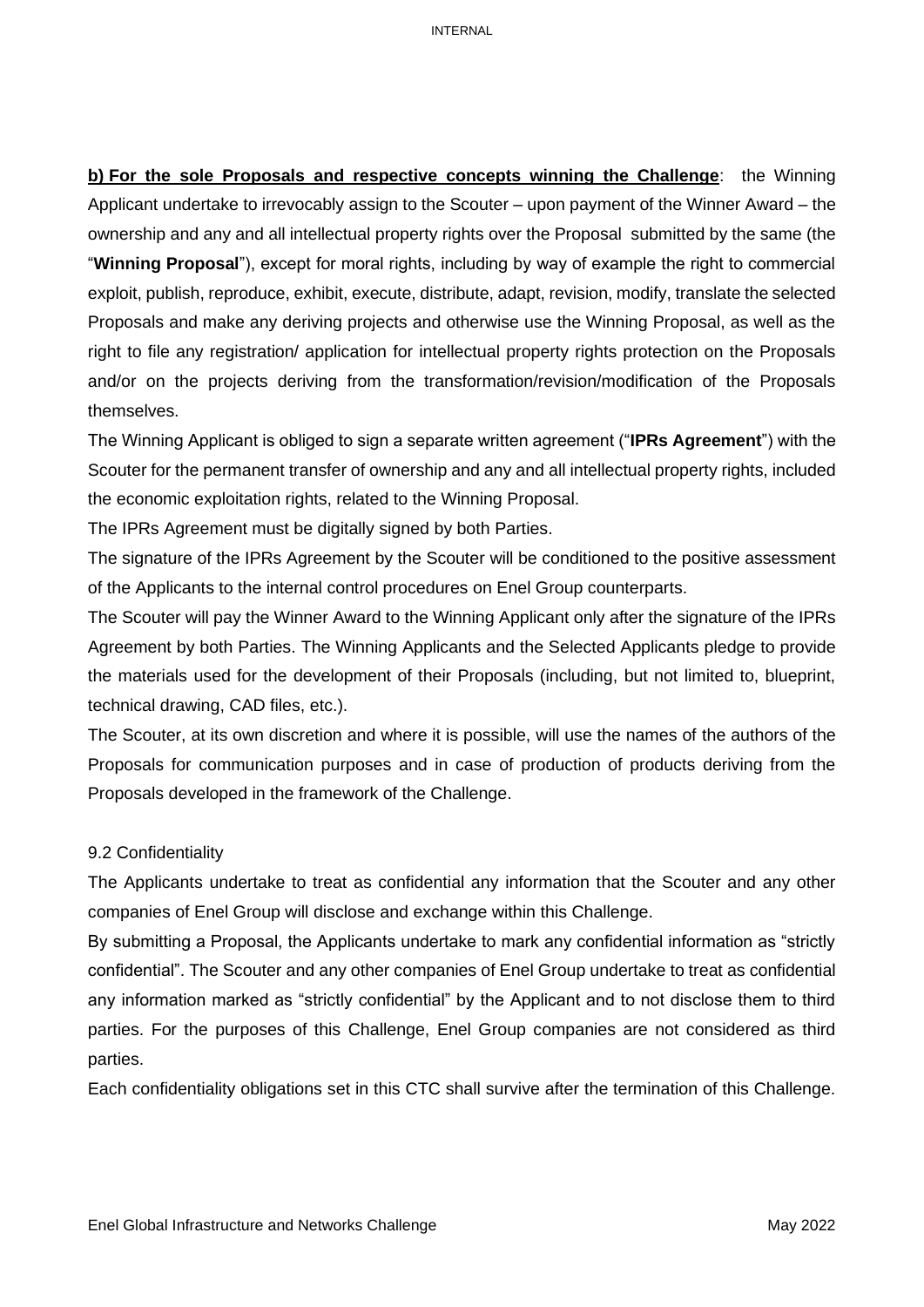# **10. Changes to CTC**

By submitting the Proposal, the Applicant acknowledges that EGI&N may vary these CTC at any time at its sole discretion. This includes changes to dates for deadlines and events, locations or specifications of the Challenge.

Any changes to these CTC will be posted on the Platform.

Applicants should regularly visit the Platform to check if any update of the CTC has been posted. No changes can be retroactive, giving the same rights to the Applicants yet registered to the Platform.

# **11. Conflicts**

In the case of any conflict between the present CTC and the Terms of Use of the Platform this CTC will prevail.

If a virus, bug, internet bot, catastrophic event, or any other unforeseen or unexpected event that cannot be reasonably anticipated or controlled (also referred to as force majeure) affects the fairness and/or integrity of this Challenge, EGI&N reserves the right to cancel, change, suspend this Challenge.

If someone cheats or misbehaves, EGI&N reserves the right to exclude at its sole discretion such applicant from the Challenge.

If any Applicant attempts to compromise the integrity or the legitimate operation of this Challenge or if EGI&N has reason to believe that an Applicant have compromised the integrity or the legitimate operation of this Challenge by cheating, hacking, creating an internet bot or other automated program, or by committing fraud in any way, EGI&N and or other companies of the Enel Group may seek damages to the fullest extent permitted by law. Further, EGI&N may disqualify and ban any unfair Applicant from this and any future OpenInnovability.com challenges.

The Challenge may be canceled also if: (i) no Proposals are received; (ii) the Scouter does not identify any Winning Proposal; or (iii) the Winning Applicant must be excluded and no other Applicant can be selected as a winner in his place.

# **12. Cost**

Any eventual cost relevant to the participation to the Challenge shall be exclusively supported by the Applicants.

## **13. Limitation of liability**

In addition to any other limitation of liability contained in these CTC, EGI&N and the other companies of Enel Group are not liable for possible deficiencies of the Platform.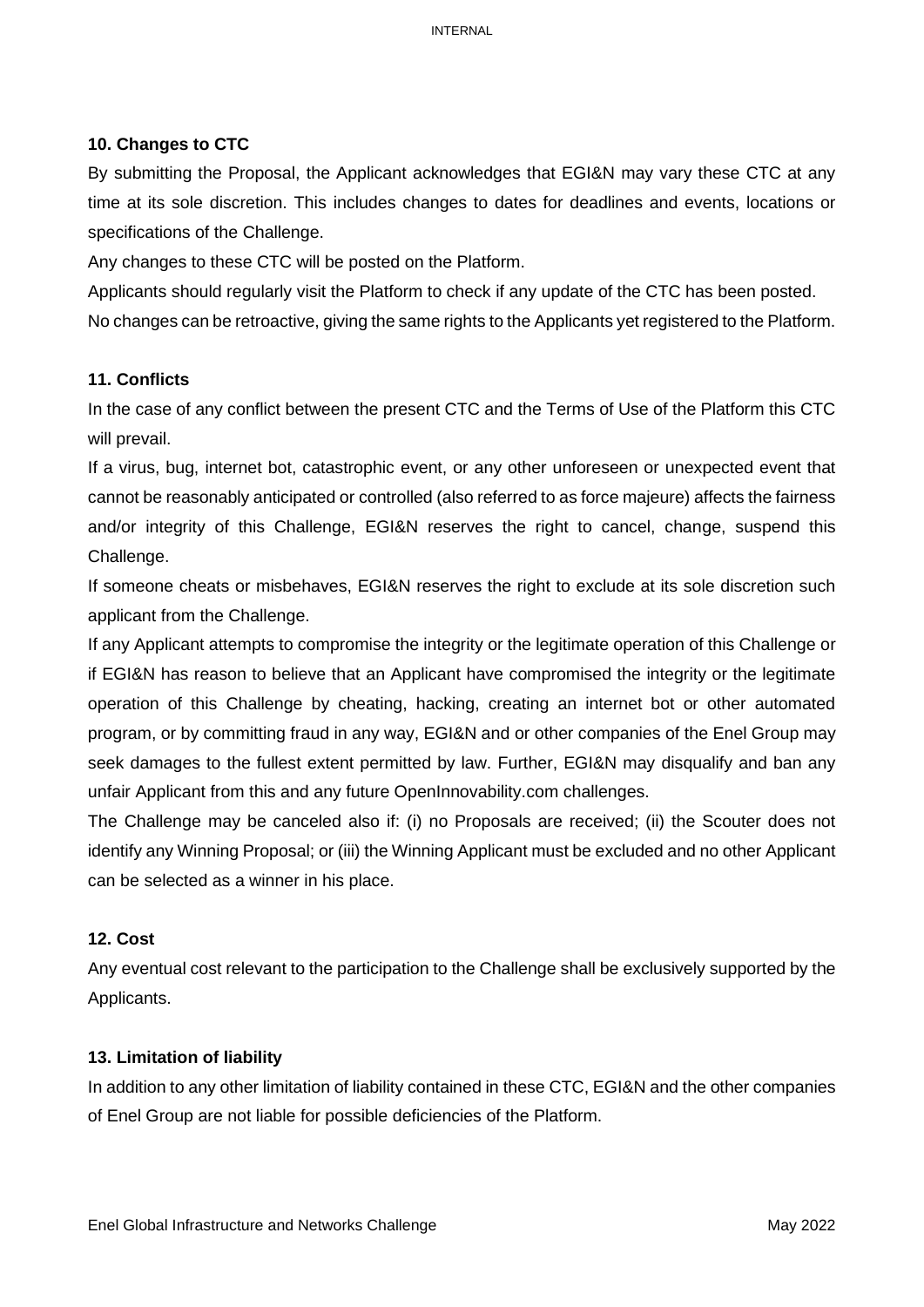INTERNAL

Please note that EGI&N and the other companies of Enel Group are not responsible for problems regarding computers, networks or any other reasons that may lead to lost, damaged and/or late entries.

### **14. Governing law and jurisdiction**

The Challenge is ruled by Italian law. Any disputes related to the Challenge shall be exclusively set by the Court of Rome.

### **15. Declaration of honour**

By submitting the Proposal, the Applicant confirms that he has read and understood the "Declaration of Honour" on exclusion criteria and absence of conflict of interests attached in Annex 1 to the present CTC.

## **ANNEX 1**

### **Declaration of Honour**

I undertake to inform EGI&N , immediately, if after the date of submission till the end of the evaluation process, any of the exclusion of conflict of interest causes will arise.

Declaration of honour on exclusion criteria and absence of conflict of interest.

It is declared that the Applicant is not in one of the following situations:

- i. it is bankrupt or being wound up, is having its affairs administered by the courts, has entered into an arrangement with creditors, has suspended business activities, is the subject of proceedings concerning those matters, or is in any analogous situation arising from a similar procedure provided for in national legislation or regulations;
- ii. it, or persons having powers of representation, decision making or control over it, have been convicted of an offence concerning their professional conduct by a judgment which has the force of *res judicata*;
- iii. it has been found guilty of serious professional misconduct proven by any relevant competent court or public authority;
- iv. it is not in compliance with its obligations relating to the payment of social security contributions or the payment of taxes in accordance with the legal provisions of the country in which it is established or with those of the country of the contracting authority or those of the country where the contract is to be performed;